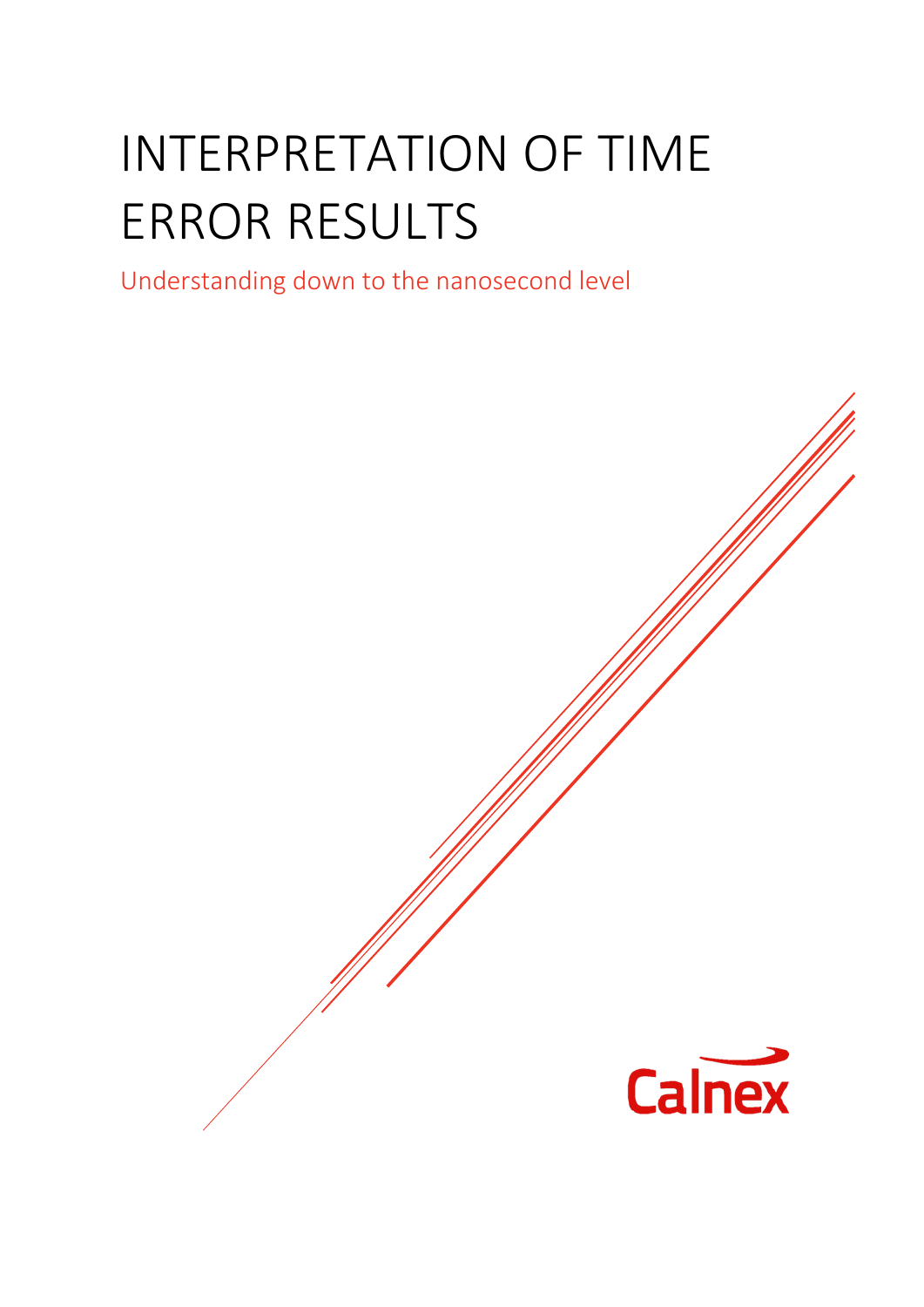

#### **Contents**

| T4 Time Error: Inaccurate delay compensated in the Del_req transit time has the effect of; 7 |  |
|----------------------------------------------------------------------------------------------|--|
|                                                                                              |  |
|                                                                                              |  |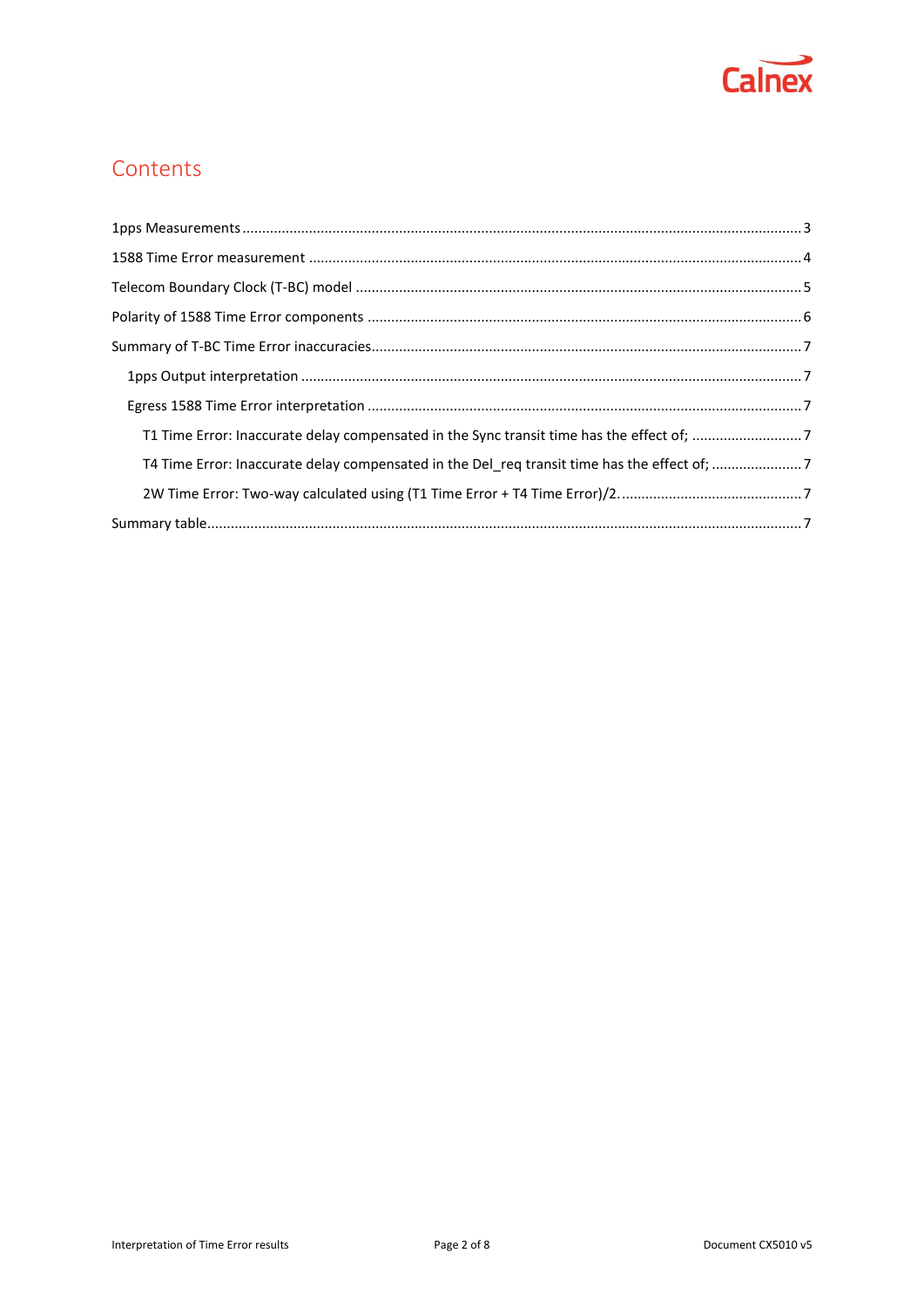

## Interpretation of Time Error Results

#### <span id="page-2-0"></span>1pps Measurements

The analysis of 1pps results is specified in ITU-T G.810:

*4.5.13 time error function: The time error of a clock, with respect to a frequency standard, is the difference between the time of that clock and the frequency standard one. Mathematically, the Time Error function x(t) between a clock generating time T(t) and a reference clock generating time Tref(t) is defined as:*

$$
x(t) = T(t) - T_{\text{ref}}(t)
$$

Consider the case when the output 1pps from the Device Under Test (DUT) is being compared to the 1pps output from the Time Reference. In the example picture below (Fig.1), the DUT lags the Time Reference by time Xnsec. When the 1pps pulse emerges from the DUT, the reference time has moved on by Xnsec. Therefore when the equation above is applied, a negative value is produced, as illustrated in Fig.1.



Figure 1

In summary, when interpreting a 1pps measurement result;

A **negative** value means the DUT **lags** the Reference.

A **positive** value means the DUT **leads** the Reference.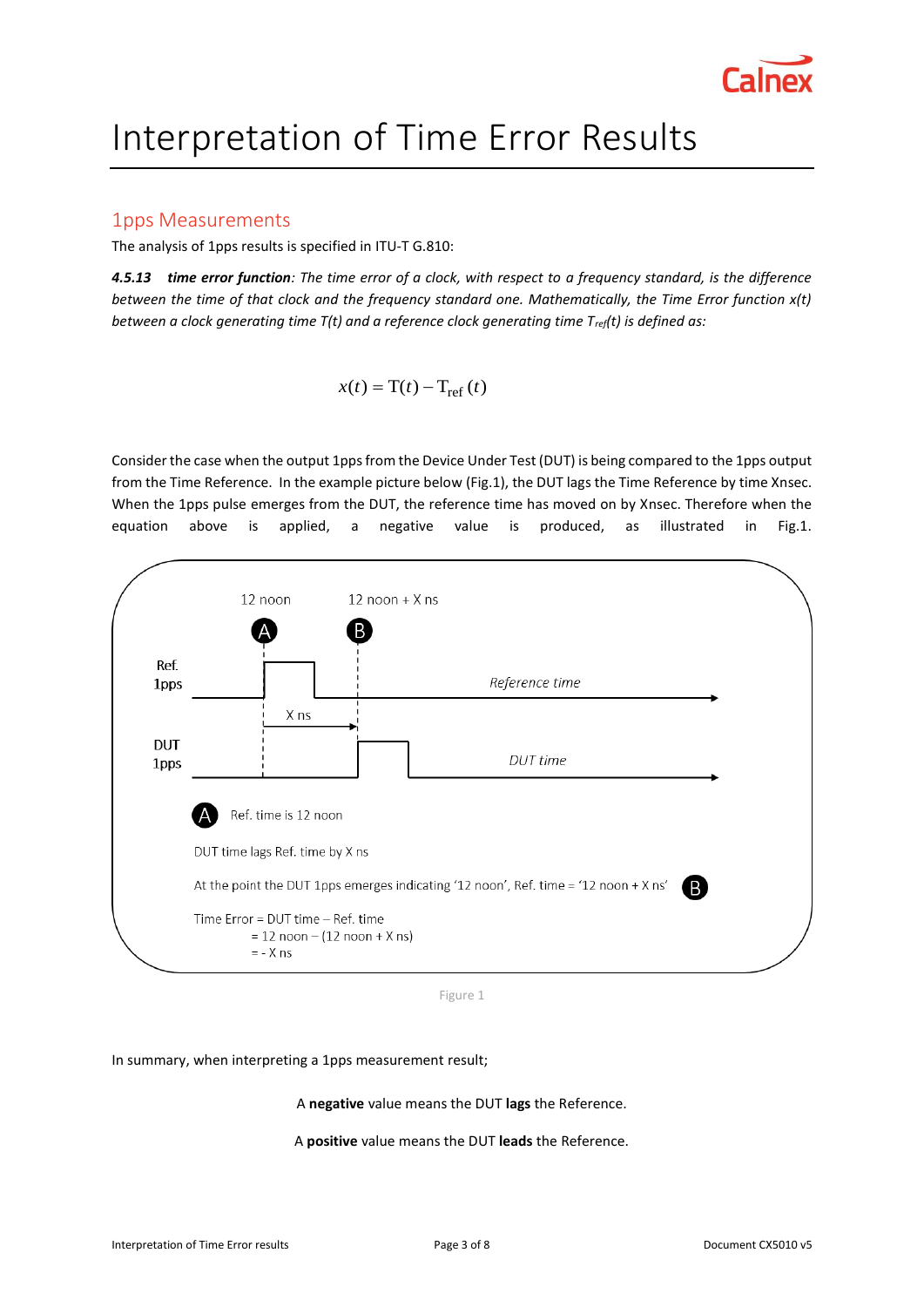

#### <span id="page-3-0"></span>1588 Time Error measurement

The G.810 reference shown previously also applies when performing Time Error measurements on a 1588 flow. G.8273 Annex A discusses performing Time Error measurements on 1588 devices. This annex discusses the case for all types of 1588 devices, Grandmasters (GM), Boundary clocks (T-BC), etc. The text below will consider the case of a T-BC, however, the logic is also directly applicable when assessing performance of Grandmaster Clock devices.

The three primary measurements that can be performed on the egress 1588 from a T-BC are;

- T1 Time Error: The difference (error) in the T1 timestamp compared to the Reference Time at the instant the Sync message egresses the T-BC.
- *T4 Time Error*: The difference (error) in the T4 timestamp compared to the Reference Time at the instant the Del\_Req ingresses the T-BC.
- *Two Way (2W) Time Error*: The Time Error when the two-way protocol is utilised.

The *2W Time Error is the most important result* as this is the error seen by the downstream terminating devices when it processes the 1588 flow.<sup>1</sup>

G.8273 provides the following equations (Fig.2) for the calculation of Time Error on egress 1588 flows.

T1 Time Error:  $TE_1 = T_1 - T_{1RFF}$  $(Eq. A.1.1)$ **T4 Time Error: TE<sub>4</sub> = T<sub>4</sub> – T<sub>4RFF</sub>** (Eq. A.1.3) **Two-Way (2W) Time Error :**  $\frac{|\langle TE_1(n)\rangle + \langle TE_4(m)\rangle|}{2} < X_{\text{constant}}$ (Eq. A.1.10) where  $T_1 =$ timestamp in the egress Sync message. the time recorded from the Ref. when the Sync egresses the DUT.  $T_{1REF}$  =  $T<sub>a</sub>$  = timestamp in the egress Delay Response message. the time recorded from the Ref. when the Delay Request ingresses the DUT.  $T_{4RFF}$  =  $X_{constant}$  = combined Time Error of the DUT.

#### Figure 2

1

<sup>&</sup>lt;sup>1</sup>It is also important to verify that the Time Error produced on the 1pps output from a T-BC accurately reflects *the Time Error on the egress 1588. While the egress flow is the method of transferring time, once deployed in the network, the 1pps will be used to monitor the phase performance of the network equipment without having to disrupt the network connections.*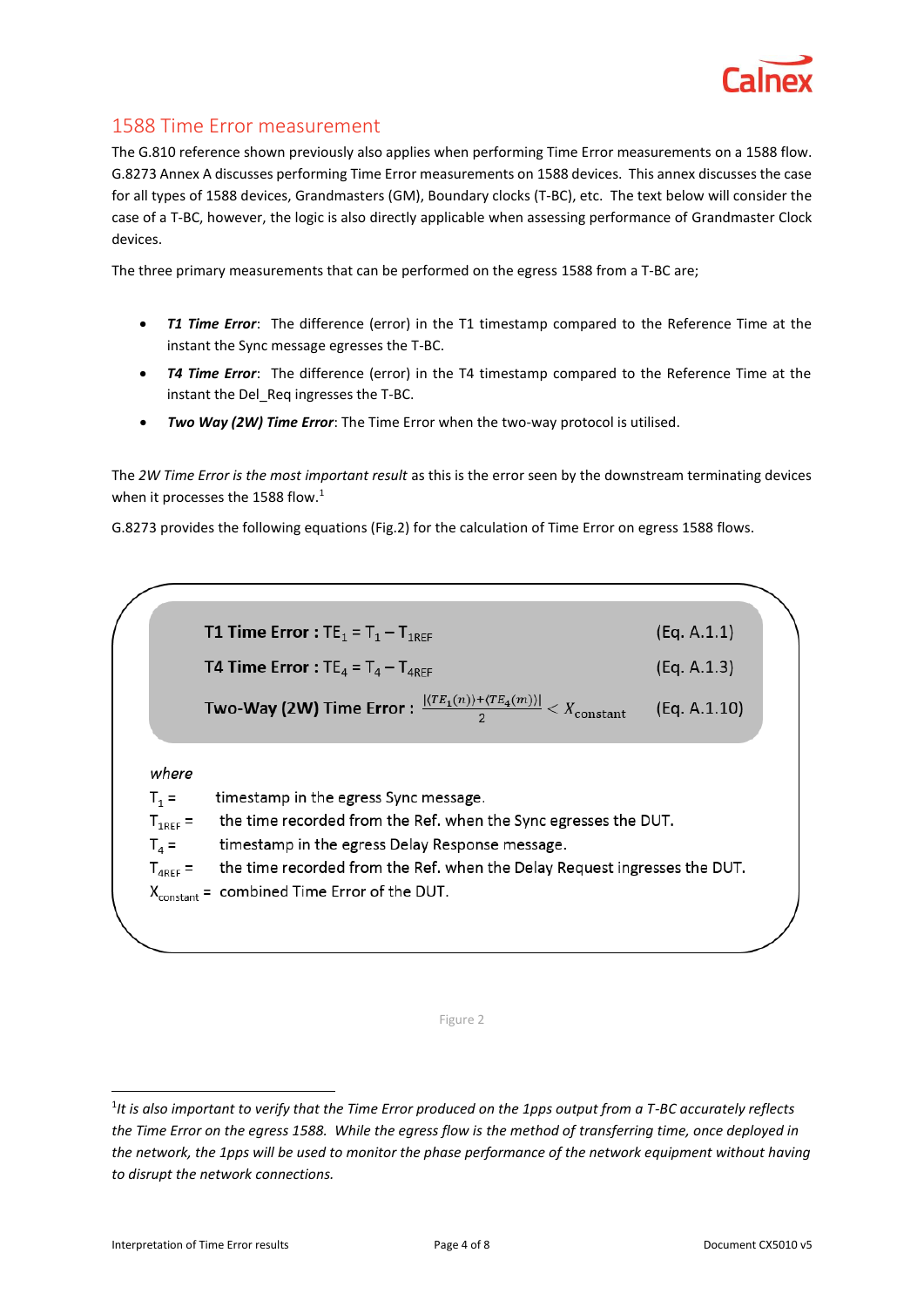

#### <span id="page-4-0"></span>Telecom Boundary Clock (T-BC) model

Figure 3 shows the conceptual model of a T-BC and potential sources of Time Error.



|  |  | <br>n sa |
|--|--|----------|

Time Error of a Boundary Clock (T-BC) is the **difference** of the time on the egress interface to that of the Ref. time supplied to the T-BC by the ingress 1588<sup>2</sup>. The Time Error observed will be the combined effect of all the relevant inaccuracies in the T-BC. Sources of inaccuracy include;

|   | Traffic load and/or Packet Delay Variation (PDV) could delay 1588 packet.              |
|---|----------------------------------------------------------------------------------------|
| ® | Asymmetry; forward & reverse paths should be equal & opposite.                         |
|   | The error between the internal time recovered from the ingress 1588 and the Ref. time. |
|   | Time taken to/from egress versus internal struck time.                                 |
|   | 1pps should accurately reflect the egress PTP.                                         |
|   | Frequency lock e.g. SyncE may be unstable.                                             |

<sup>2</sup> *Care should be taken when comparing the 1588 approach to time transfer to the measurement of, for example, T1 Time Error i.e. considering the point in time the T1 emerges from the DUT as time 'T2' as defined in the 1588 time transfer algorithm. This is not the measurement being performed i.e. it is not 'T2-T1' that is being assessed. What is being assessed is the accuracy of 'T1' when it emerges from the DUT with respect to the Ref. time.*

1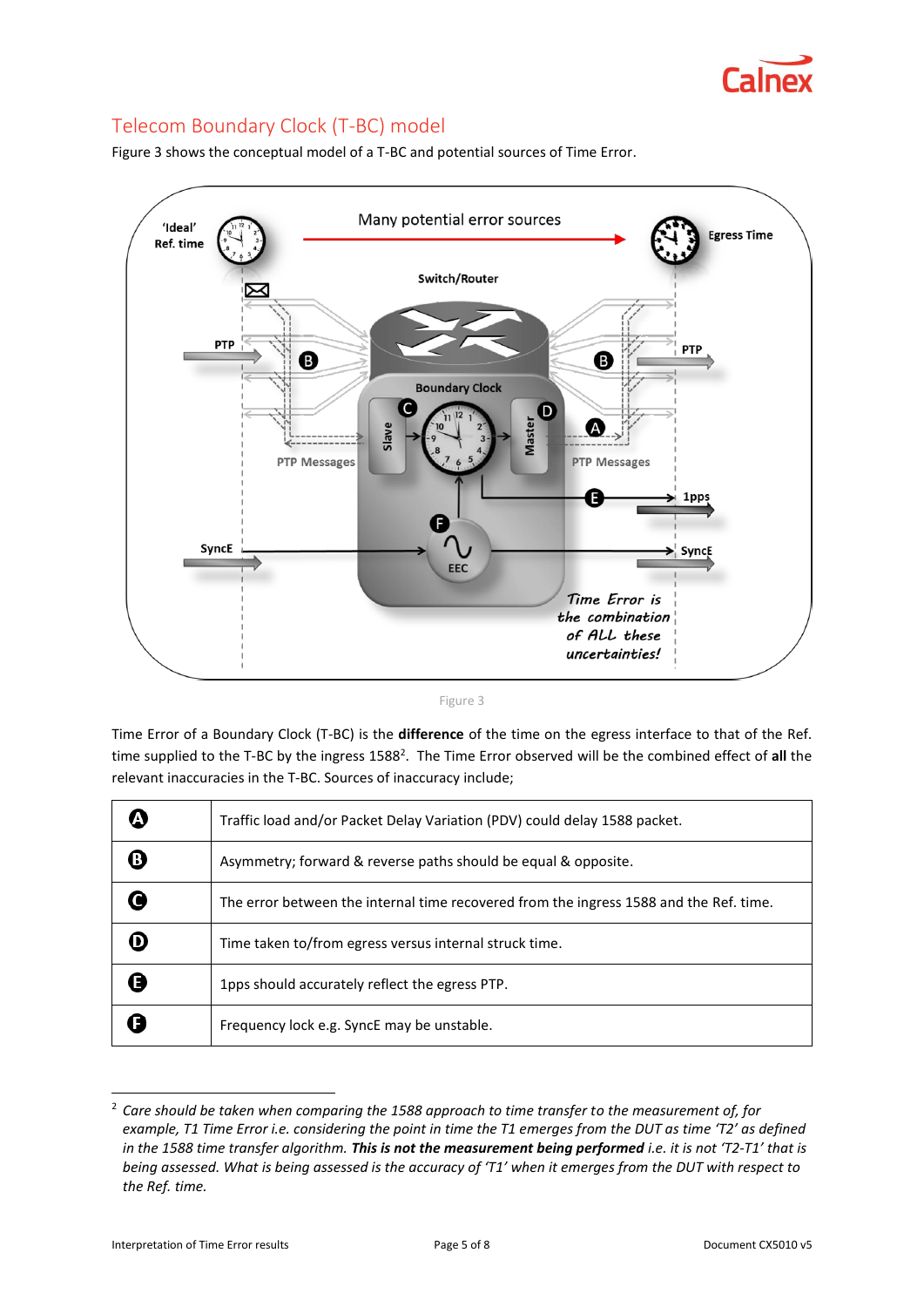

#### <span id="page-5-0"></span>Polarity of 1588 Time Error components

The 1pps example shown earlier (Fig.1), indicates the polarity of Time Error on both the 1pps output and on the packet interface when the DUT's internal clock is *lagging* the Reference clock.

Figure 4 gives an example of the impact of *inaccurate* compensation of Sync transit time within a T-BC on Time Error on the egress 1588;



A similar exercise can be performed to assess the impact of inaccurate compensation of Delay Request transit time within a T-BC. The results are shown in the summary table below.

The measured performance<sup>3</sup> of a T-BC will be the **combination** effect of all error sources, including the Time Error in the Internal Time and the uncompensated delays in the output paths. In some cases, these factors combine to effectively compensate for one another.

**.** 

*<sup>3</sup> When debugging equipment, comparing and contrasting the 3 Time Error results (2W, T1 & T4 Time Error) from the 1588 egress interface with that from the 1pps Interface, if present, can be useful to understand which potential source/s of error are the primary factors impacting the overall T-BC performance i.e. the 2W Time Error.*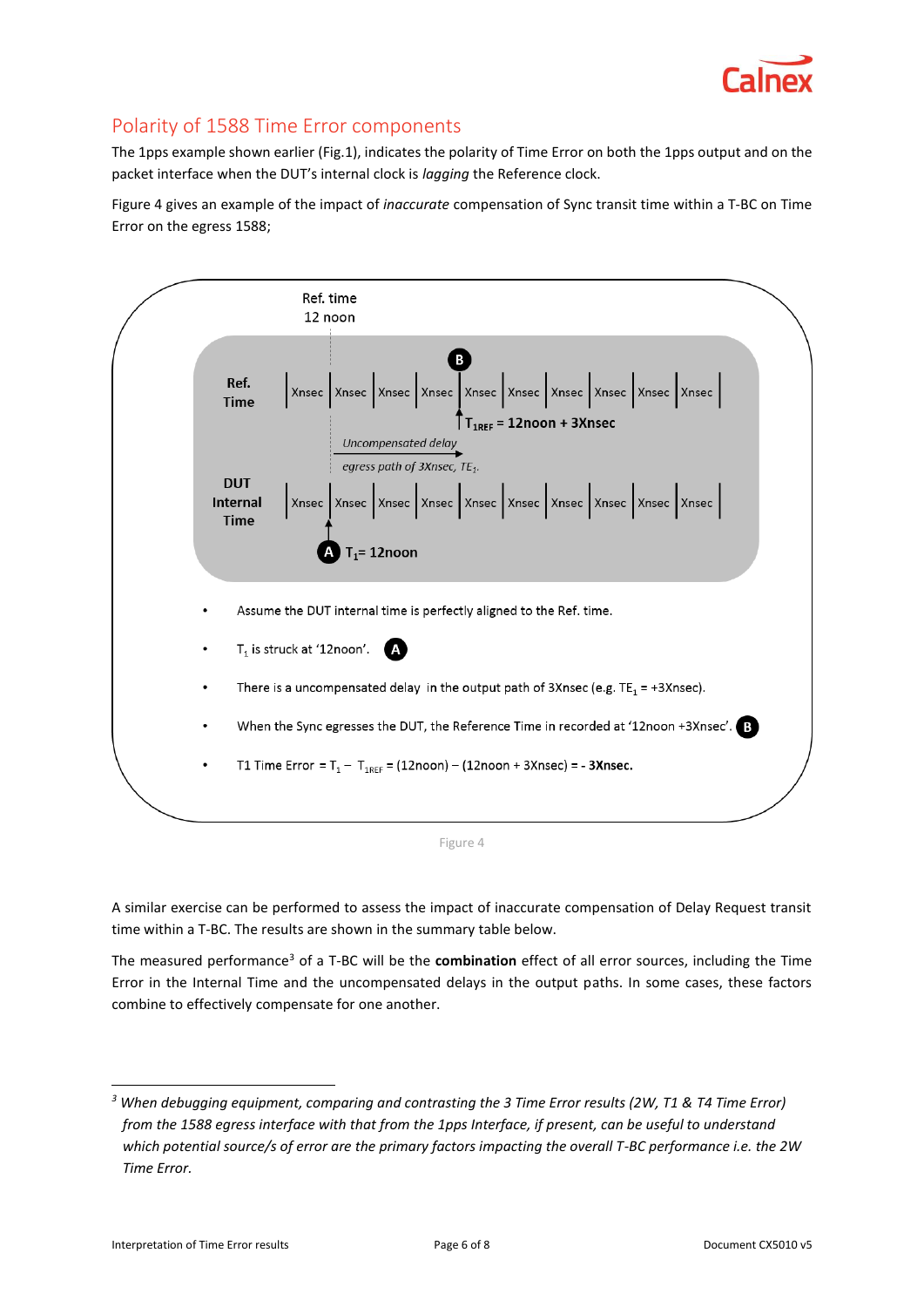

#### <span id="page-6-0"></span>Summary of T-BC Time Error inaccuracies

<span id="page-6-1"></span>1pps Output interpretation

If the T-BC Internal time **lags** the Reference Time, a **negative** Time Error is produced. If the T-BC Internal time **leads** the Reference Time, a **positive** Time Error is produced.

<span id="page-6-2"></span>Egress 1588 Time Error interpretation

T-BC Internal time wrt Ref. time, impact on 2W, T1 & T4 Time Error. T-BC **lags** the Ref. time, a more **negative** Time Error is produced.

T-BC **leads** the Ref. time, a more **positive** Time Error is produced.

<span id="page-6-3"></span>T1 Time Error: Inaccurate delay compensated in the Sync transit time has the effect of;

**Under** compensation produces a more **negative** Time Error result.

**Over** compensation produces a more **positive** Time Error result.

<span id="page-6-4"></span>T4 Time Error: Inaccurate delay compensated in the Del\_req transit time has the effect of;

**Under** compensation produces a more **positive** Time Error result.

**Over** compensation produces a more **negative** Time Error result.

<span id="page-6-5"></span>2W Time Error: Two-way calculated using (T1 Time Error + T4 Time Error)/2.

The polarity impact of T1 & T4 Time error on 2W Time Error can be deduced by applying the above statements to this equation.

#### <span id="page-6-6"></span>Summary table

|                                  | <b>Inaccuracy Source</b> |            |                    |            |                      |            |  |  |  |
|----------------------------------|--------------------------|------------|--------------------|------------|----------------------|------------|--|--|--|
|                                  | Internal time            |            | Sync. transit time |            | Del Req transit time |            |  |  |  |
| <b>Time Error</b><br>measurement | Lags Ref.                | Leads Ref. | Under comp.        | Over comp. | Under comp.          | Over comp. |  |  |  |
| 1pps                             | $-ve$                    | $+ve$      | na                 | na         | na                   | na         |  |  |  |
| <b>T1 Time Error</b>             | $-ve$                    | $+ve$      | $-ve$              | $+ve$      | na                   | na         |  |  |  |
| <b>T4 Time Error</b>             | $-ve$                    | $+ve$      | na                 | na         | $+ve$                | $-ve$      |  |  |  |
| <b>2W Time Error</b>             | $-ve$                    | $+ve$      | $-ve$              | $+ve$      | $+ve$                | $-ve$      |  |  |  |